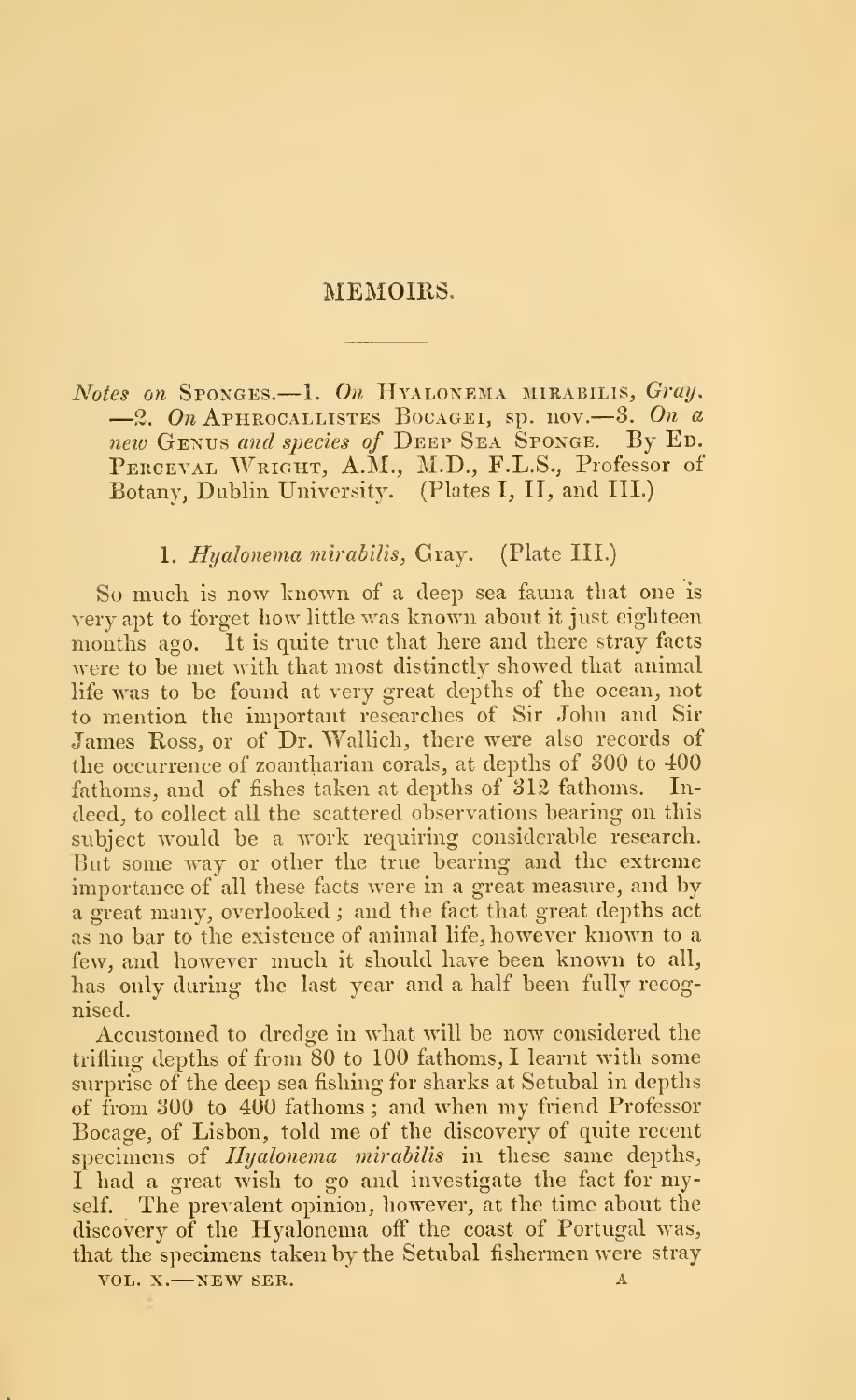specimens thrown overboard from some vessel trading between Japan and Lisbon, and that it would be a perfectly hopeless task to look for living specimens off the west coast of Portugal ; and one great friend of mine, whose opinion on the subject had very great weight with me, believed this so firmly that <sup>I</sup> yielded to his arguments on the point, and abandoned the idea of going to Setubal in the spring of 1868. This same friend has since, by suggesting the deep sea expeditions of 1868 and 1869, and by the amount of work that he has accomplished in connection with these expeditions, opened up to the  $\hat{\text{student}}$  of nature quite a new world. Itso happened, too, that at the very time that <sup>I</sup> was dredging up specimens of Hyalonema in the tranquil waters of Setubal he was dredging it, and a host of other glorious species in the more stormy seas of the north, for hearing again from Professor Bocage in July, 1868, that the Hyalonema had been actually taken in situ, <sup>I</sup> lost no time in going out to Lisbon in 1868, the time when the shark fishery season commenced. I have in another place<sup>1</sup> given a short account of my excursion in Portugal, and will only here refer to it for the purpose of stating my firm conviction that, though so many new and rare species have been taken by the several deep sea expeditions of the Swedish, British, and American Governments; yet 1 believe much more remains to be done, and <sup>I</sup> would suggest that the deep ground ofi" Setubal is well worthy of investigation, as it lies within a distance of from ten to thirty miles of the shore; and as the sea there is, as a rule, peculiarly tranquil during the months of August and September, it would be possible to make a very thorough investigation of it without even the assistance, most valuable though such assistance be, of a man-of-war or a Government survey vessel. The present King of Portugal is in every way entitled to take his place in the ranks of science; and the national museum at Lisbon is already indebted to him fur most important aid, and for many valuable collections ; perhaps Professor Bocage might induce him to follow the example set by Britain, and per suade him to allow a Government survey vessel to spend a fortnight or three weeks on the ground  $I$  refer to; the collections that would surely be made would form a most desirable addition to the museum at Lisbon, as well as be most valuable for exchanges. It was my object on my return home to make a report on the structure of Hyalonema mirabilis, of which I had succeeded in taking living specimens, I had also every opportunity given me by Professor Bocage of studying the magnificent scries of specimens preserved by <sup>1</sup> ' Annals and Magazine of Natural History,' December, 1868.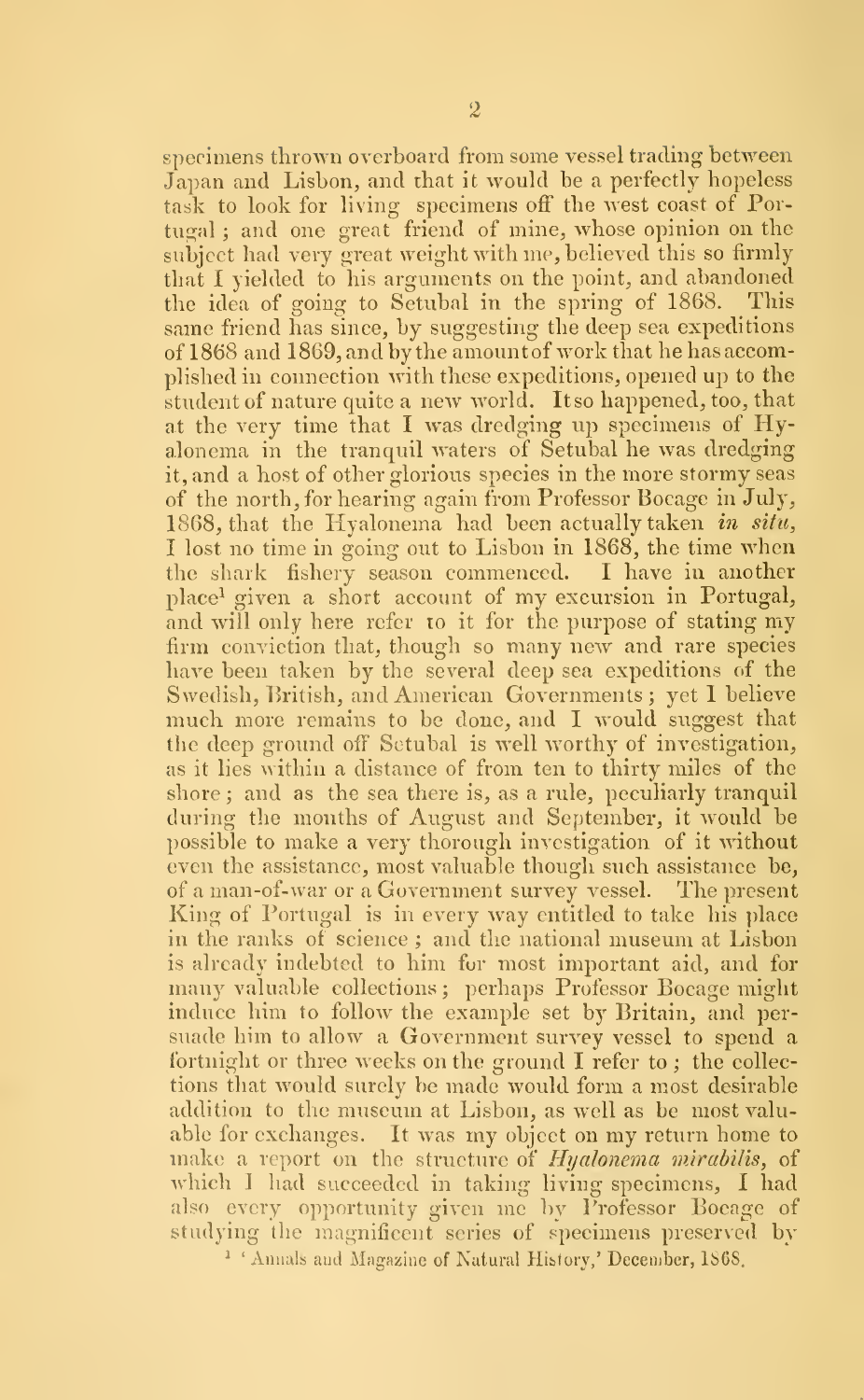him in alcohol in his museum. Finding, however, that Professor Wyville Thomson had taken a large number of specimens during his cruise in the " Lightning," and that he intended publishing a memoir on the genus, I contented myself with a simple record of its occurrence in a living state; of its mode of growth, viz. as Loven suggested, with its siliceous stem anchored in the mud, and with expressing my opinion that the stem was truly <sup>a</sup> part of the sponge mass, and that the Polythoa was simply parasitic upon the stem. Nor do I here intend to do more than call attention to one or two peculiarities which it strikes me are to be met with in the specimens that I have examined from Portugal, and which do not seem to exist; at least, not exactly after the same fashion in the specimens taken in the '' Lightning " and " Porcupine " expeditions. My knowledge of these latter is based upon a very casual examination of the specimens taken by Professor Wyville Thomson; and upon a more careful examination of a beautiful little specimen, about an inch and <sup>a</sup> half in length, most kindly given to me by Professor Thomson. And in these remarks <sup>I</sup> do not mean to anticipate at all the memoir on this genus which is so impatiently expected, but rather to state what <sup>I</sup> know about the differences between the specimens taken off Portugal, and those off the west coast of Great Britain and Ireland.

Some of the Setubal specimens are of very great size ; the stems of several measuring nearly two feet in length. In one very perfect specimen the head consists of a large somewhat oval mass, about eight inches broad in its long diameter, and four inches across in its short diameter ; it is cup-shaped, resembling somewhat the ordinary shape of a common toilet sponge, and, like it, it is hollow on the inner surface or on that portion where the " glass rope" ends. The outer surface has been somewhat worn off by either lying on the mud or from rough handling, and presents that appearance of wet brown paper that must be familiar to all who have exa mined specimens of Hyalonema with the sponge mass attached from Japan. On opening out the sponge, the interior con cave surface appears to have remained uninjured, and here will be seen a delicate network of spicules and sarcode, lining the concavity and passing into the texture of the sponge. A number of irregular large openings (oscula) are also seen, and these are covered over with a delicate open sarcode network, the edges of the meshes of which are thickly lined by the spicules called ' spiculate cruciform spicules' by Dr. Bowerbank. These spicules are met with all through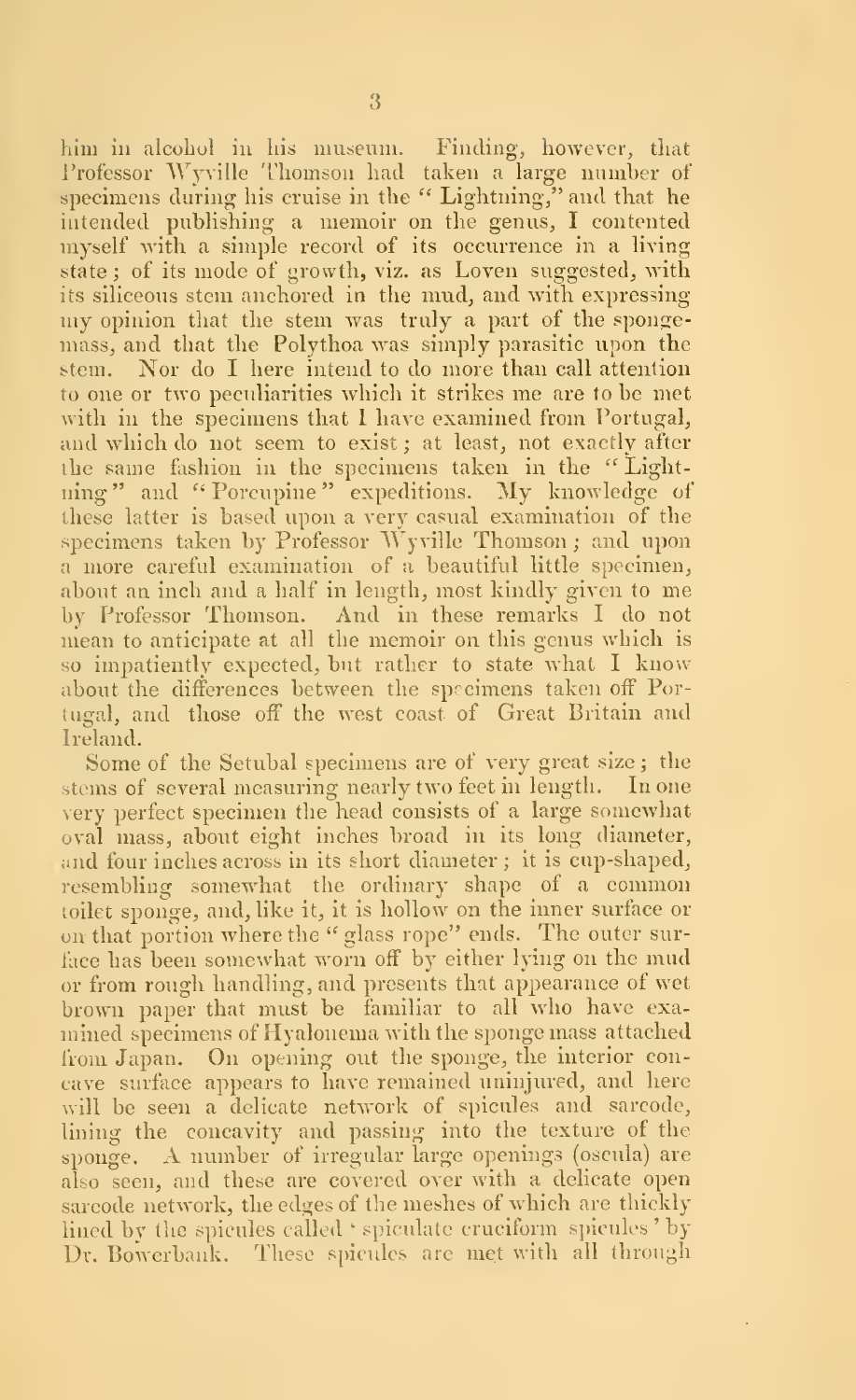the sponge, but almost always lining the cavities or hollow passages of the mass. They are likewise to be found as a lining all over the surface of the sponge, but in no place are they to be met with arranged in so regular a fashion as on the meshes of the network covering the oscula. From the the meshes of the network covering the oscula. peculiar way in which they are placed on the edges of the meshes, and from the fact that the barbs on the stem of the spicules all point in the one direction, it is possible that while it would be easy to glide over the slimy sarcode down into an osculum, return would be no easy task, as any solid body would be at once caught and retained by the barbs. From the manner in which the cruciform basal portion of these spicules is inserted in or attached to the sarcode, I make no doubt but that they are subject to being moved up and down and to and fro, and that on the contraction of an osculum, and on the consequent discharge of water from the oscular cavity, the spicules are pushed outwards and upwards, falling down again on the expansion of the osculum. In all the numerous writings on the structure of Hyalonema, I cannot find that the exact position of these spicules in the living sponge has been determined. I have, therefore, thought it advisable to give the accompanying illustration (Plate III), for which <sup>I</sup> am indebted to Mr. Lens Aldous. It represents one of the oscula removed from a specimen of  $H$ . *mirabilis* in the Lisbon Museum. The spiculate cruciform spicules which line the edges of the sarcode network are very easily displaced, and but comparatively few of them were on the specimen drawn by Mr. Aldous, but in a living state they line, packed in a close row, the edges of the sarcode mesh; they differ slightly from any of those figured by Dr. Bowerbank or Max Schultze. One other subject <sup>I</sup> should like here to allude to. The oscula of H. mirabilis being now discovered and described, and they being found to be just those that one would have expected and just in the position in which one would have looked for them, it scarcely requires my state ment that I saw the little parasitic Polythoa in a living state on the siliceous axis of the Hyalonema, and that I watched them expand their tentacles, after the fashion of any other zoantharian, to prove that though they have mouths these mouths arc their own, and not at the service directly or indirectly of the Hyalonema. Is it too much to expect to settle the last lingering doubt that may still exist in some minds as to the nature of these independent though parasitic organisms?

#### 2. Aphrocallistes Bocagei, sp.nov. (Plate I.)

Sponge fistulous, erect, branching somewhat irregularly ;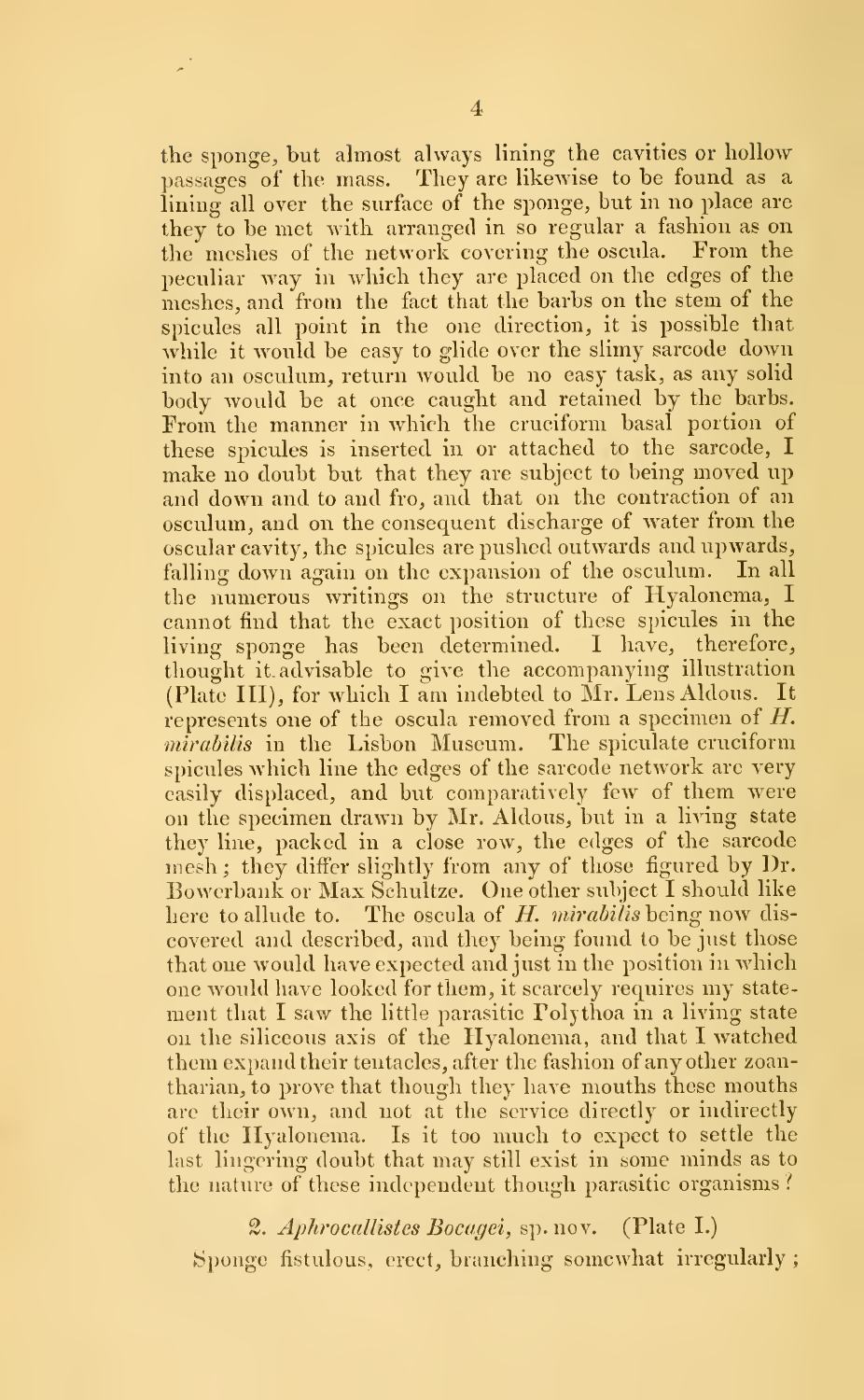skeleton siliceo-fibrous, more or less symmetrically radial; radii short and stout on the outer surface, and somewhat longer and thinner on the inner surface of the skeleton, forming a series of hexagonal spaces, which are nearly all of the same dimensions, central umbo of the ray giving origin on its inner siu'face, often on both surfaces, to a long spine. These spines, generally long, sharp-pointed, sometimes knobheaded. Spicules, acerate; retentive verticillately spined; attenuated rectangulated hexradiate, and subfusiformi cylindrical entirely spinous. Main tube closed by an irregular siliceous network, which is deeply concave. Pores and dermal system unknown.

Habitat.—Cape de Verde Islands, in museum of Lisbon, in British Museum, London, and in my own collection (Sept., 1868) also off south-west coast of Ireland in deep water; Professor Thomson, " Porcupine" Expedition, 1869.

Dr. J. E. Gray established the genus Aphrocallistes in 1858 for a very beautiful sponge from Malacca (' Proc. Zool. Soc.,' London, 1858, p. 115, PI. XI, Radiata), A. beatrix. Dr. Bowerbank having identified the *Iphiteon panicea* of Valencienne in the museum of the Jardin des Plantes, Paris, as belonging to the same genus as A. beatrix adopts Valenciennes's name. As, however there were never any descriptive characters of the genus Iphiteon published until 1869 (it was affixed to the specimen in the Paris Museum in 1800), and was described as Aphrocallistes in 1858, I have no hesitation in assigning the priority to Dr. Gray's name and in adopting it for those sponges, with a siliceo-fibrous skeleton in which the reticulations are symmetrical. It is true that by an accident Dr. Gray described the genus as having cal careous instead of siliceous spicules—an error which he<br>afterwards corrected. But this mistake could not for a But this mistake could not for a moment mislead when the rest of the diagnosis and the beautiful figure by Mr. Ford were taken into account; indeed, such a figure with a name attached would amount to a publication.

It is confessedly unsatisfactory to describe a sponge from a dead and bleached specimen ; for if in any group of the animal kingdom, surely here we require all the assistance it is possible to have from an examination of all the structures of the organism. It is, therefore, not without an apology that I publish the above beautiful form as a new species. When examining the very interesting collection at the Museum of Lisbon in September, 1868, <sup>I</sup> discovered three or four specimens of this sponge, which I immediately re garded as a new species of this genus. Professor Bocage,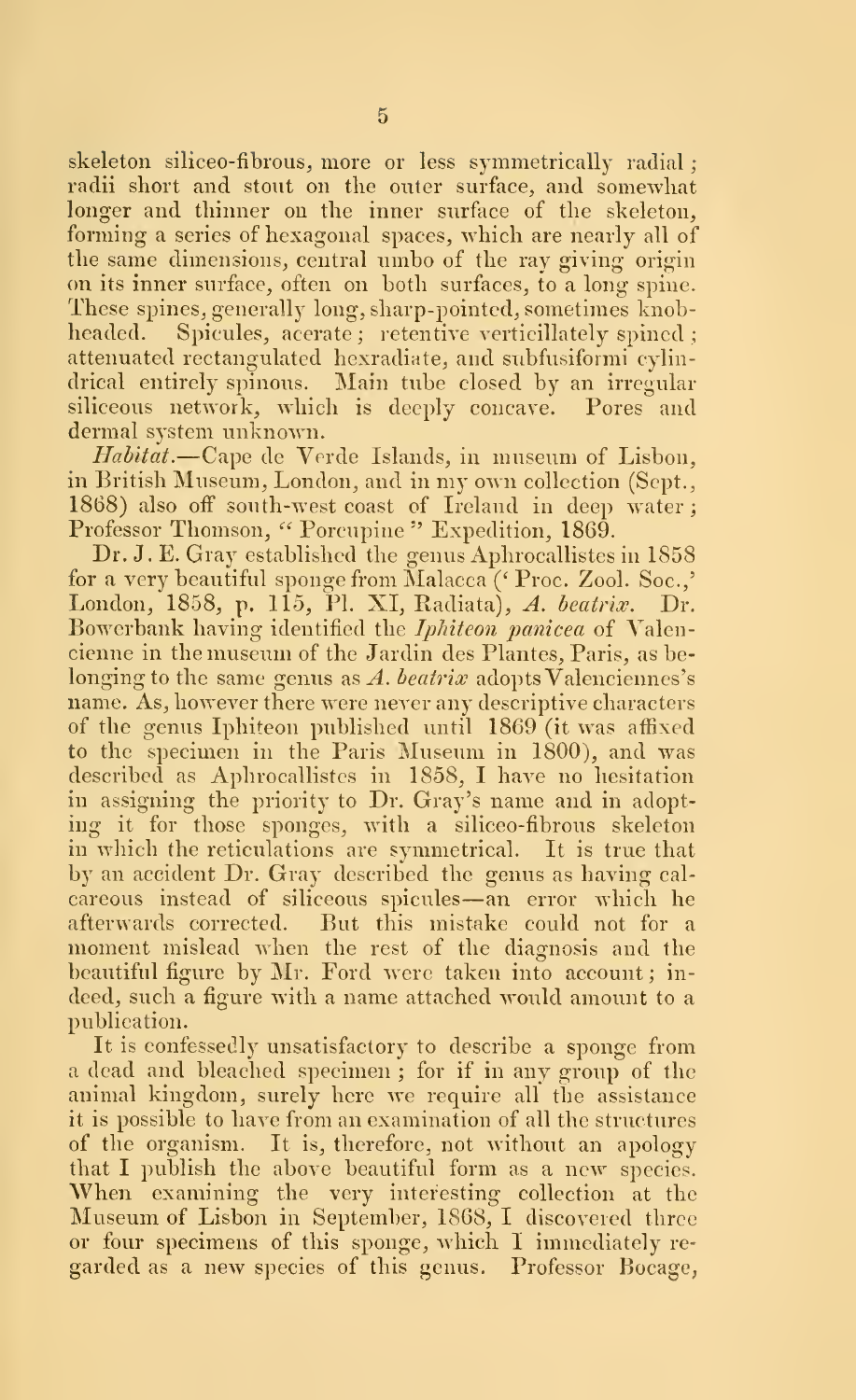with his accustomed liberality, at once gave me the specimen figured on Plate I, and accorded me permission to describe it. In dedicating it to my friend <sup>I</sup> take this opportunity of thanking him for the many kindnesses which he showed me while in Portugal. The memory of a delightful Sunday spent with him at charming Cintra will ever remain with me. The museum under his care is one of the most interesting in Europe ; the more especially interesting on account of the fine collection of native species brought together by the per severing energy of Professor Bocage and his admirable assist ant Sig. Capello. It is also rich in species from the Portu guese settlements abroad, and this sponge formed but one of a fine series of invertebrata from the Cape de Verd Islands.

The nearest ally of this species is undoubtedly A. beatrix, Gray, and it is quite possible when we know more about both forms, and when they have both been examined in a living state, that they may prove but varieties of the same species. This is is possible, but for the moment I think not probable. There is a certain regularity of form in the sponges which have a non-elastic siliceo-fibrous skeleton, which I venture to think will be found to be in a measure characteristic of the species. But apart even from this consideration, the areas forming the skeleton in  $\Lambda$ . Bocagei are much more regularly hexagonal than those in  $\Lambda$ . beatrix. The spines on the bosses are very much longer in the former than in the latter species; in it too the central cavity is larger. The reticulated network-like lid is much more radial in its composition than in A. beatrix. The bosses of the rays of the body-skeleton are often knobbed, and there is an apparent absence of porrecto multiradiate spicules so characteristic of A beatrix. This fact I do not lay much stress upon, as it may arise from an error of observation. I have, however, met with these spicules in every specimen that <sup>I</sup> have examined of  $\Lambda$ . beatrix, and never in the many specimens examined of A. Bocagei. This latter, too, is a much more erect form than the former, and <sup>I</sup> should expect that when the sarcode layer of both species is known that the spicules of this layer may be somewhat different in both. <sup>I</sup> am in debted to Mr. Ford for the accompanying drawing which he made for me in January, 1869. Circumstances have pre vented me from publishing <sup>a</sup> description of it sooner. Professor Wyville Thomson has kindly forwarded to me portions of this sponge taken in the recent cruise of H.M.S. " Porcupine." He informs me that it was dredged living off" the south-west coast of Ireland at <sup>a</sup> great depth. The portion sent to me is a fragment of a dead specimen. But Professor Thomson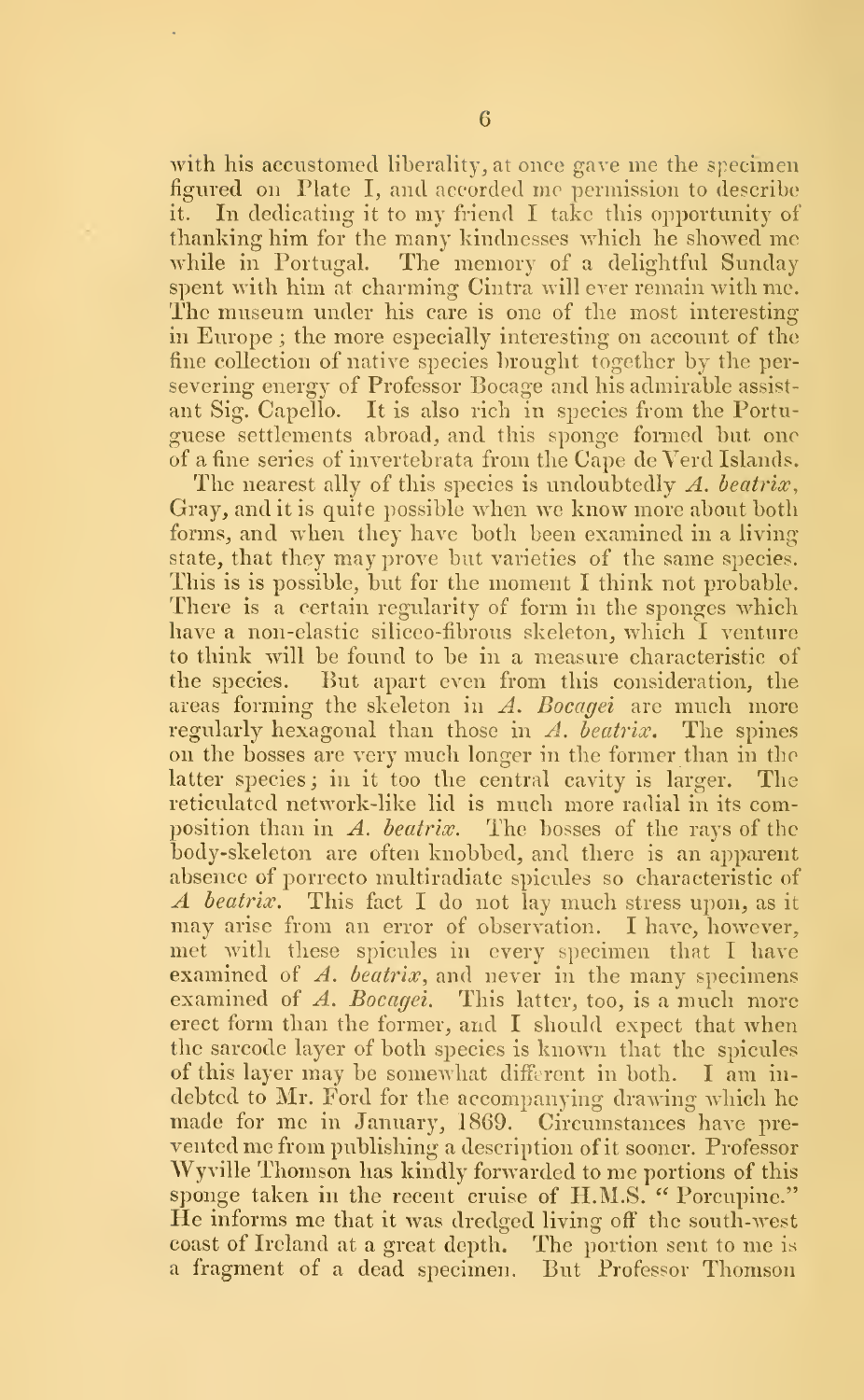thinks that living specimens were met with, and that they are somewhere among the vast stores of good things collected during the expedition. Professor Alexander Agassiz also recognises Mr. Ford's drawing as that of a species taken by Count Pourtales in his last expedition, and informs me that all the sponges taken in the course of the coast survey expeditions of America have been forwarded to Professor Oscar Schmidt for description ; perhaps, therefore, we may expect still another supplement to that most important and useful work " Die Spongien des Adriatischen Meeres." If so, <sup>I</sup> hope he will agree with me in considering this species a good one, and that from better specimens and with his great powers of drawing he will still further describe and illus trate it.

# 3. On a new Genus and Species of Sponge from the Deep Sea. (Plate II). (Plate II).

In March, 1869, my friend Dr. Wallich, so well known by his botanical and zoological writings, as well as by his researches into the deej) sea fauna, gave me <sup>a</sup> small portion of a minute sponge, of which three specimens had been brought up from the great depth of 1913 fathoms, with the request that I should describe it. I have to apologise to Dr. Wallich for letting the summer pass over without fulfilling the promise that I made to him. But there were two difficulties in my way. One was to have the most perfect of the three specimens discovered drawn. This specimen had been presented by Dr. Wallich along with a vast collection of Foraminifera, Polycystina, Diatomaceæ, and Desmidiaceæ, to the Royal Microscopical Society of London. The other difficulty was to find out where to place the species when described. My first difficulty has been surmounted—thanks to the Council of the Royal Microscopical Society and their assistant-secretary Mr. Reeves—by Mr. C. Stewart, F.L.S., of St. Thomas' Hospital, to whose friendship <sup>I</sup> am indebted for the accompanying very characteristic, faithful, and beautiful drawing. My second difficulty <sup>I</sup> am not so sure of having as yet clearly seen my way through. But to this <sup>I</sup> will allude more particularly a little further on. By the help of the enlarged figure on Plate II, and the following description, I hope this earliest discovered (October, 1860) of all the deep sea sponges will be easily recognised.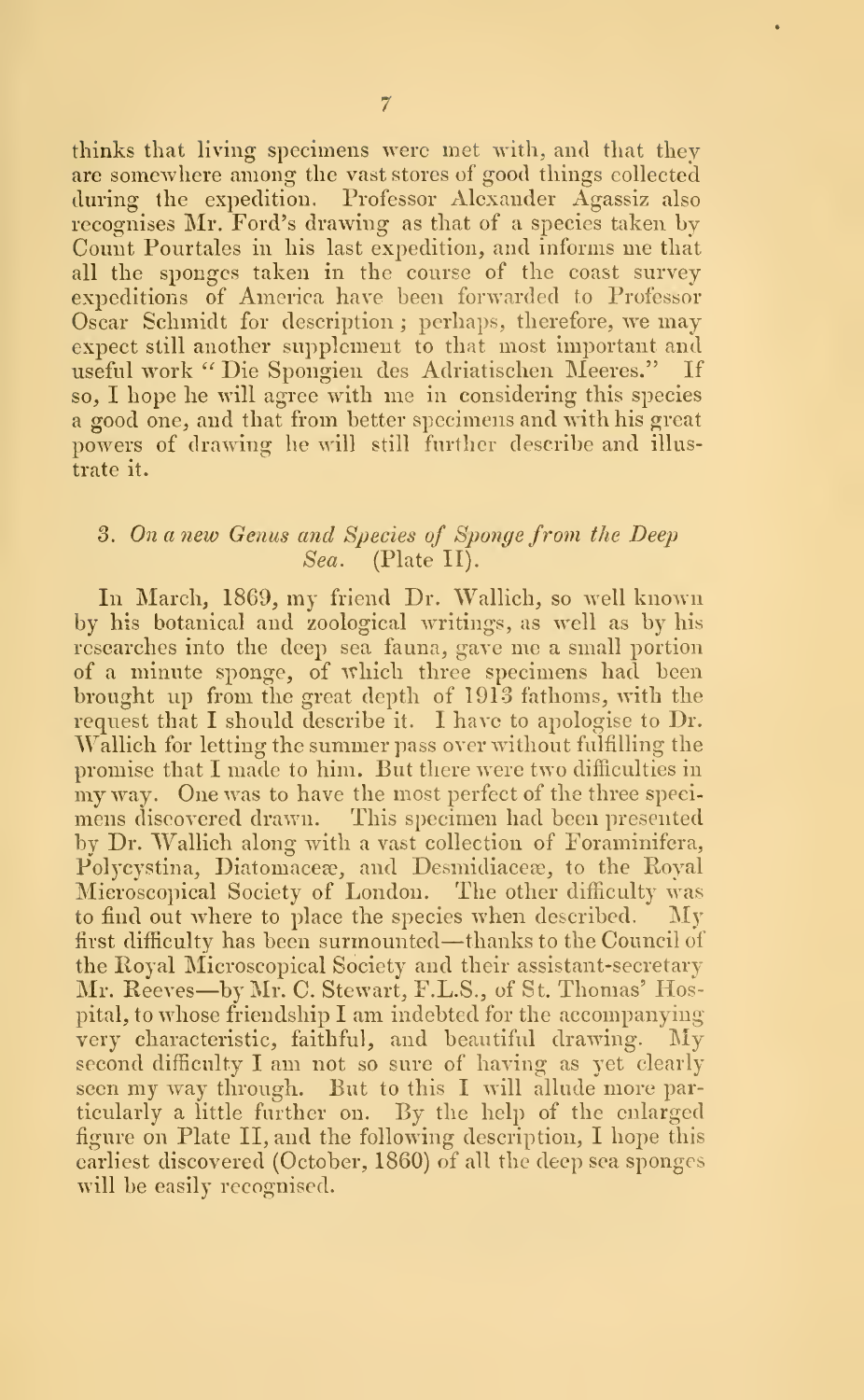### Wyvillethomsonia, gen. nov.

Sponge body subspherical, attached by a stem. In the summit of the sponge, *i.e.* the end farthest from the stem, there is one large osculum, which is fringed by long, delicate, biacerate spicules. The interior of the sponge body consists of several cavities which open into the osculum. The stem is prolonged through the body as an axis, and consists of numerous biacerate spicules somewhat more robust than those fringing the osculum, and mixed with these are a number of anchoring spicules (fusiformi-recurvo-ternate of Bowerbank), the recurved end being always directed to the point of attachment (which in this case is a small stone). The body is composed of a large number of spicules (furcated attenuato-patento-ternate of Dr. Bowerbank), the radii of the ternate spicules meeting each other as they lie on the surface of the sponge, form a remarkable loose network-like pattern the long pointed process from the central boss projecting inwards towards the axis of the sponge.

The whole of the body of the sponge and of the stem is covered by a thin sarcode layer which abounds in stellate spicules varying much in size. One remarkable spicule (bifurcated expando-ternate) seems to terminate the axis in the centre of the large osculum.

### W. Wallichii, sp. nov. (Plate II, figs. 1 to 6.)

Habitat.—Dredged from a depth of  $1913$  fathoms, October, 1860, in lat. 58° 23′ N., long. 48° 50′ W., by Dr. Wallich, who was then Acting Naturalist to H.M.S. " Bulldog," Sir r. L. McClintock, R.N., commander.

<sup>I</sup> name this genus and species after my friends Professor Wyville Thomson and Dr. WaUich. The name of Wallich has been long since employed in botany as a generic term, otherwise I should have employed it as such here. Those who may object to the length of my generic name <sup>I</sup> may remind of the precedent I have in Vaughanthomsonia. I could not com memorate two more original workers than Drs. Wallich and Thomson. There can be little doubt but that the three spe cimens dredged of this species are in a very young condition, but from what we know of sponges generally <sup>I</sup> think it is fair to assume that a mere question of size of specimen is of very little consequence in determining a species ; indeed, once the sponge arrives at that stage of its existence that it forms all its characteristic spicules, neither the form of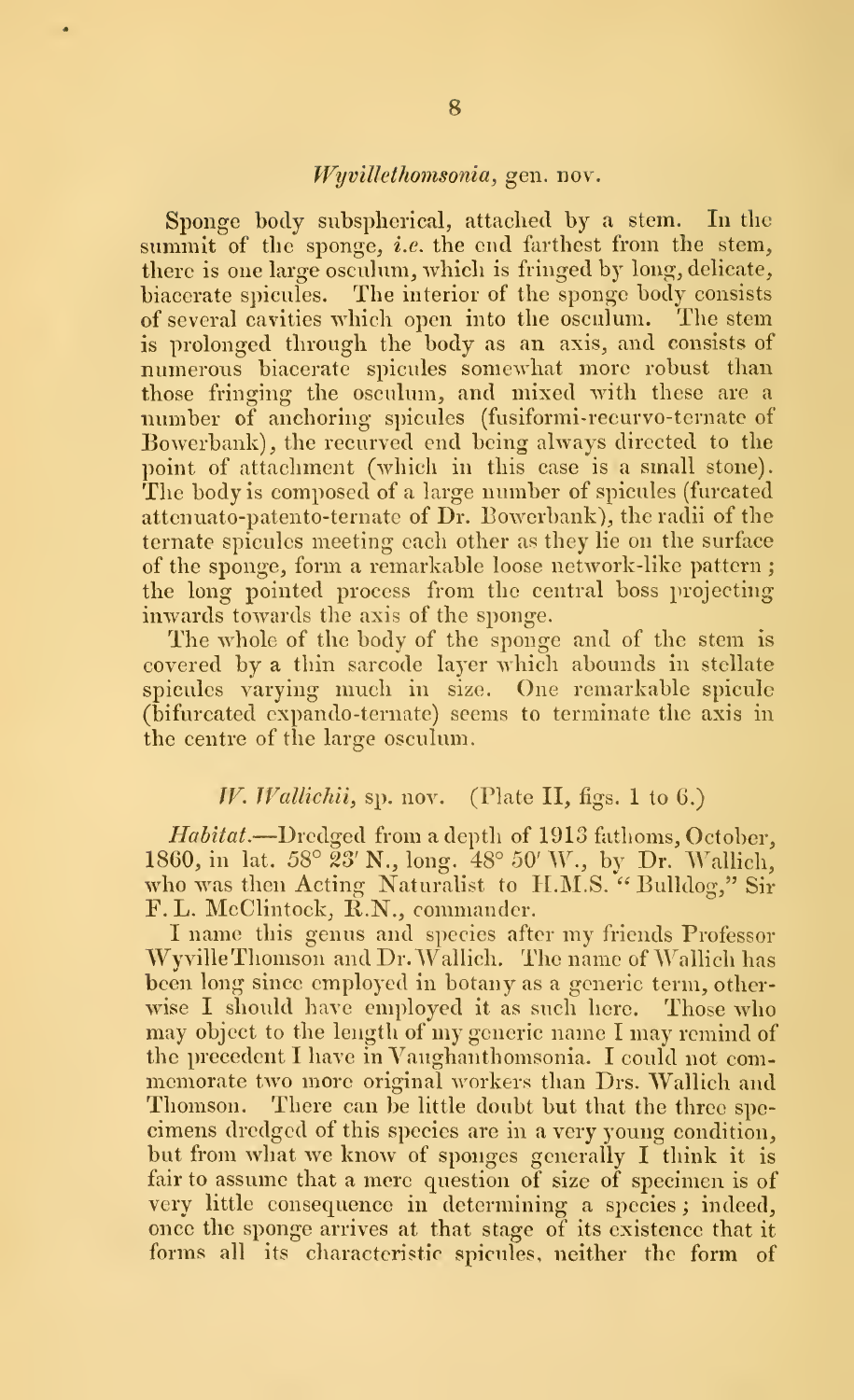these nor their general arrangement in the sponge structure is very much altered by growth ; hence the diminutive size of the specimens examined by me, seeing that they appear complete in all their parts, is not a sufficient reason for this species remaining undescribed. At the next meeting (15th April, 1869) of the Dublin Microscopical Club, after Dr. Wallich had given me the small portions of the third specimen above referred to, I exhibited a series of the spicules, and stated it as my impression that the species belonged to the section of sponges with silicco-fibrous skeleton and hexradiate spicules called Vitrea by Wyville Thomson, In this I was led astray by some siliceous network, like that met with in Aphrocallistes which was entangled by the body spicules of the little sponge, and <sup>I</sup> have now little hesitation in referring it to the Corticate of Oscar Schmidt, suggesting that its affinities are to the genus  $Stellata$ , Sdt. I do this for the following reasons : The number of stellate spicules in the outer sarcode layer, which on some portions of the sponge body are so tightly packed together as to form quite a hard layer of silex; the prevalence of the large furcate ternate spicules, which are certainly most important in the structure of the sponge mass—such spicules ( $\overline{N}$ o. 850—51 of Bowerbank) are to be met with in *Pachymatisma Listeri*, Bowk. MS. in Stellata discophora, Sdt., S. Helleri, Sdt., S. mamillaris, Sdt., and S. mucronata, Sdt. So far as I know these two forms of spicules are only met within the same sponge when that sponge belongs to the division Corticate of O. Schmidt. The genus, however, cannot be easily confounded with any of those placed among the corticates. In some specimens of mud, taken from the same locality by Dr. Wallich, spicules (furcate ternate) occur seven eighths of an inch in length, proving the existence of some enormous specimens of some sponge of this group. Professor Wyville Thomson, who was present at the meeting of our Dublin Microscopical Club at which I ex hibited this species, stated that he had taken this species, or at least one very closely allied to it, in the same ground that he had taken *Holtenia Carpenteri*, W. Thomson.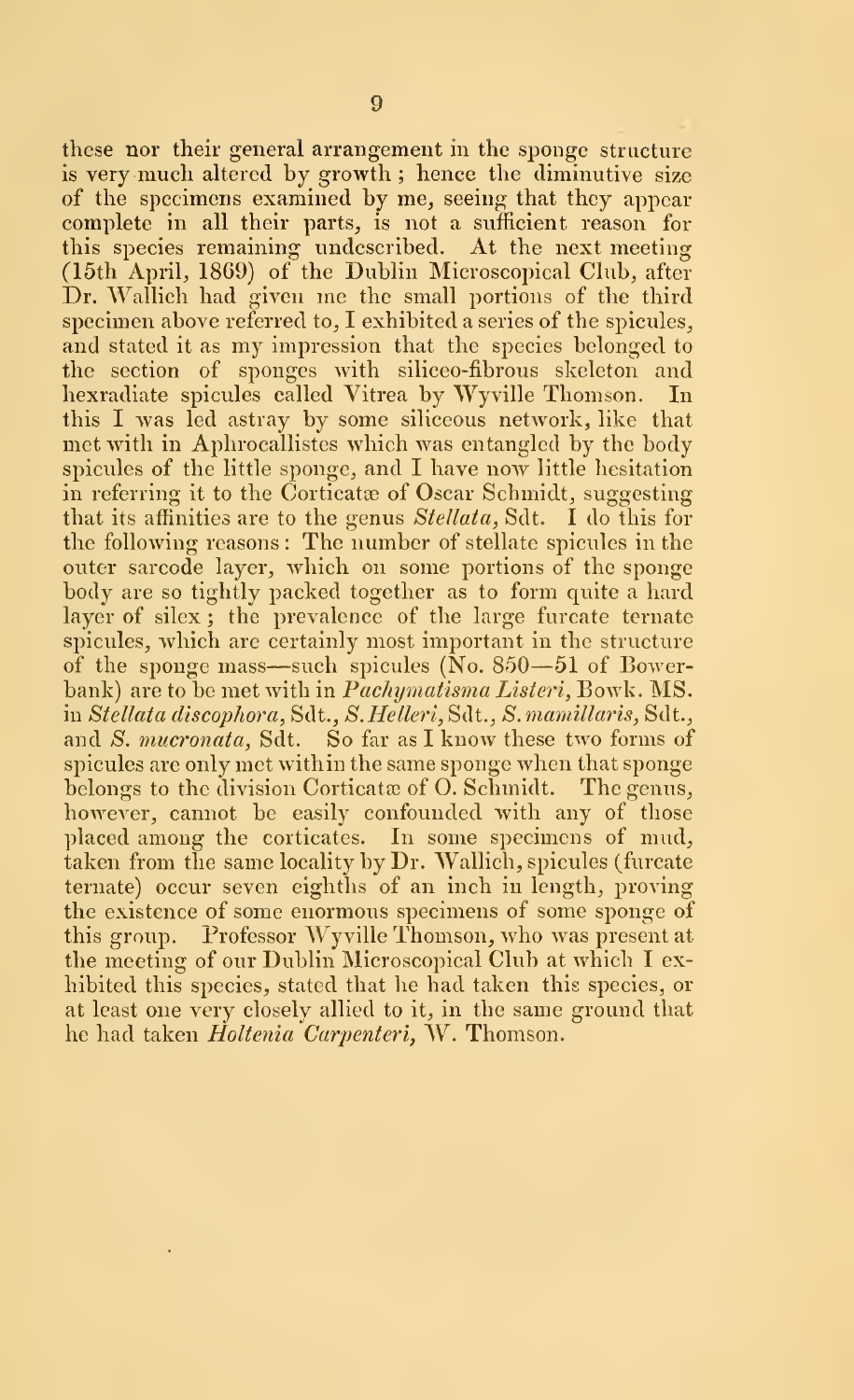Mar-Journ 1d X V S .- 7



 $\mathcal{C}$  H F  $\alpha$ d infa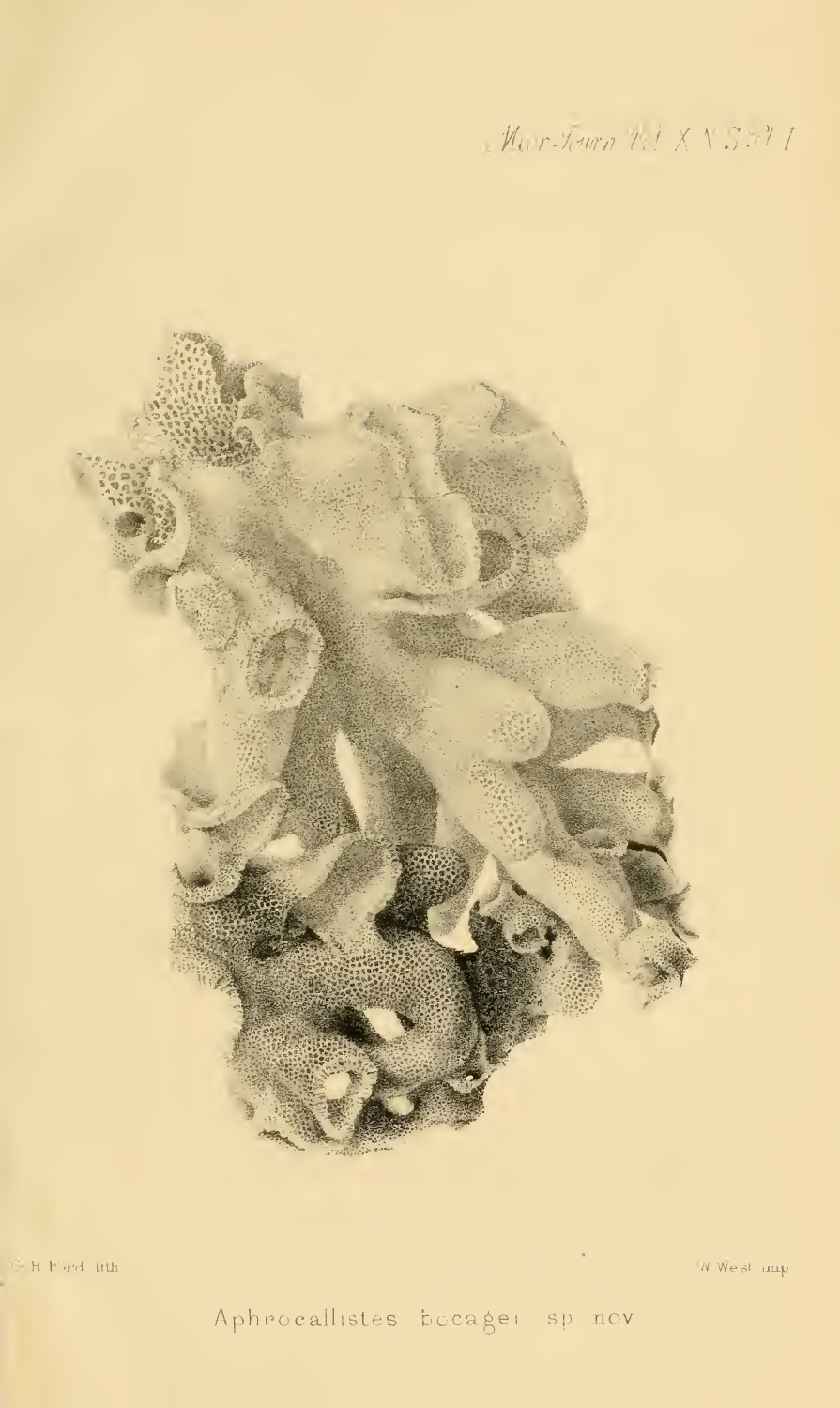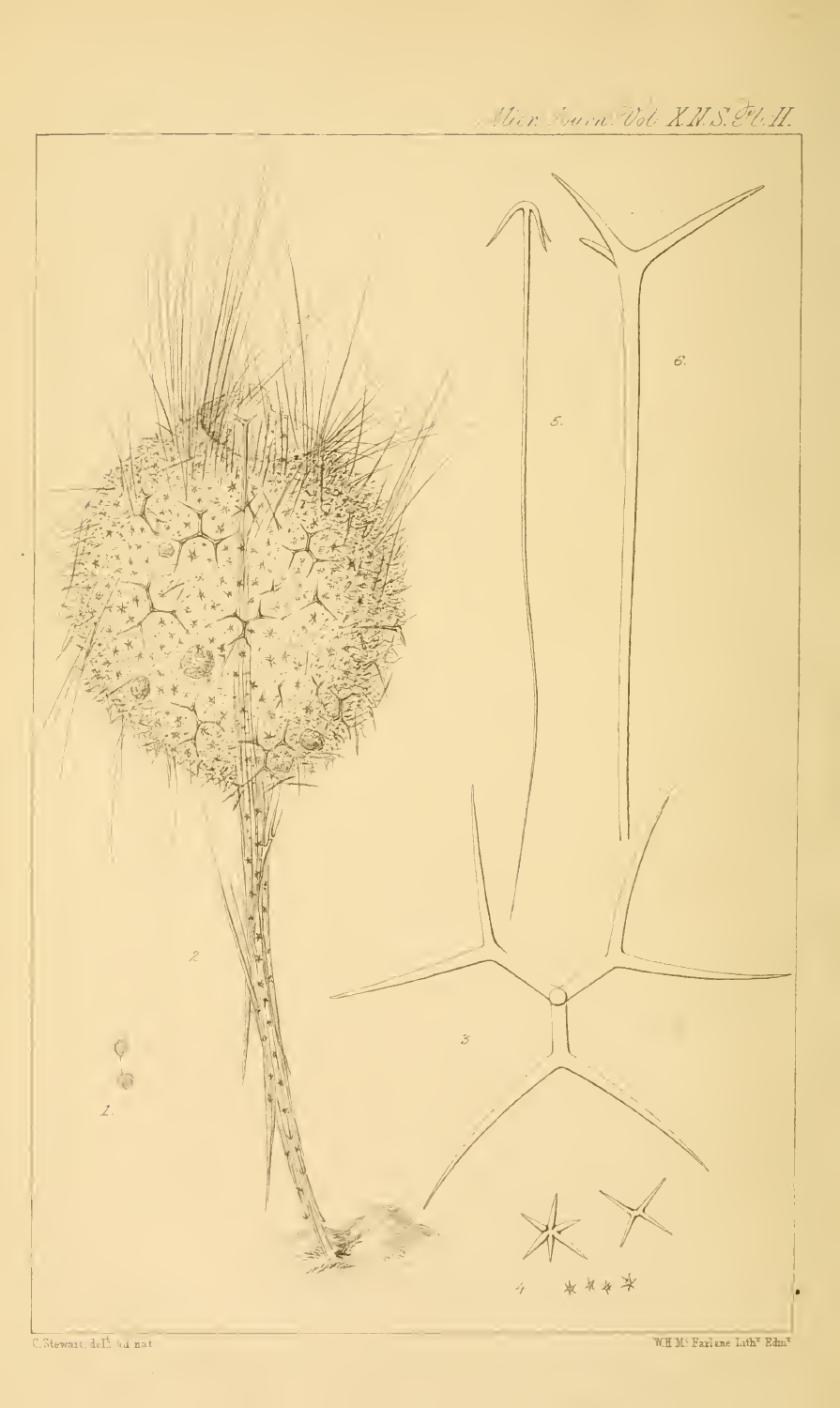

Hyalonema mirabilis Gray (osculum.